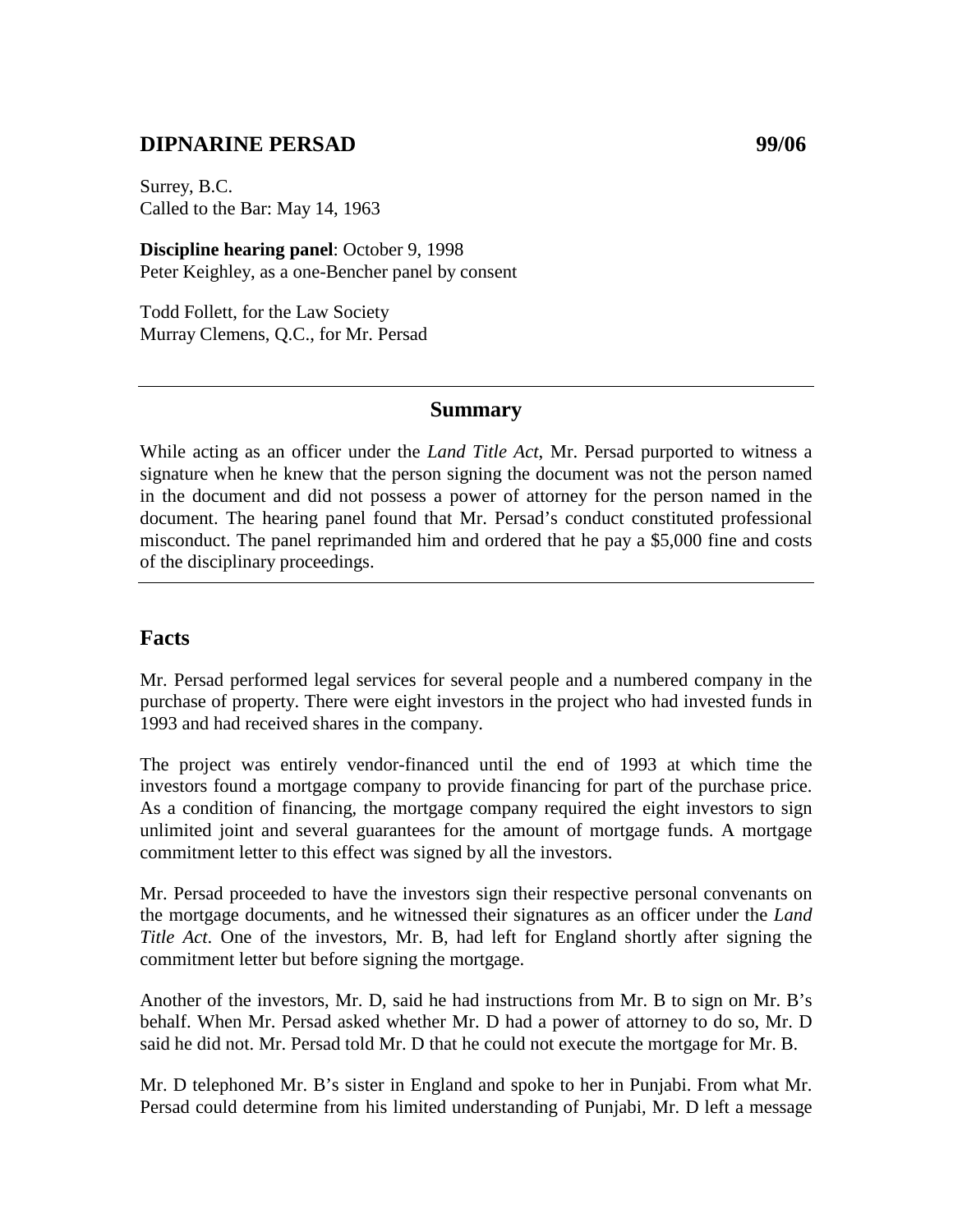for Mr. B to call back. When the call was returned, Mr. Persad talked to the caller. He satisfied himself that it was Mr. B and that Mr. B authorized Mr. D to sign on his behalf. Mr. Persad asked Mr. B if he could execute and fax a power of attorney but was told that it would be too late.

Mr. Persad observed Mr. D sign Mr. B's name on the mortgage document and witnessed the signature, although he knew that Mr. D did not possess a power of attorney for Mr. B. The document was subsequently registered in the Land Title Office.

The mortgage company later took judgment against Mr. B as covenantor under the mortgage, but Mr. B had the mortgage set aside and defended it on the basis that he did not sign the covenant and did not authorize Mr. D to sign on his behalf. Mr. B commenced an action against Mr. Persad for any liability Mr. B might incur as a conventator under the mortgage. This action is being defended.

Mr. Persad was not a participant in the project and did not benefit from the transaction other than his legal fees in the transaction. He did not attempt to hide his actions. As Mr. Persad's counsel pointed out to the panel, the Form D document signed by the investors was also not necessary for registration of the mortgage against title to the property in the Land Title Office, although it was a required condition of financing by the mortgage company.

Section 43 of the *Land Title Act* sets out the effect of an officer's signature:

The signature of the officer witnessing the execution of an instrument by an individual is a certification by the officer that

(a) the individual appeared before and acknowledged to the officer that he or she is the person named in the instrument as transferor;

(b) the signature witnessed by the officer is the signature of the individual who made the acknowledgment.

### **Decision**

The hearing panel determined that Mr. Persad had purported to witness a signature when he knew that the person signing the document was not the person named in the document and did not possess a power of attorney for the person named in the document. His conduct constituted professional misconduct.

# **Penalty**

The hearing panel noted that Mr. Persad's misconduct was a serious matter. Section 43 of the Land Title Act and the provisions of the Professional Conduct Handbook give the solicitor or officer a significant role in preventing fraud in real estate practice and procedure. The requirement that a solicitor or officer certify or verify the signature of a person is a crucial element in the protection of the public.